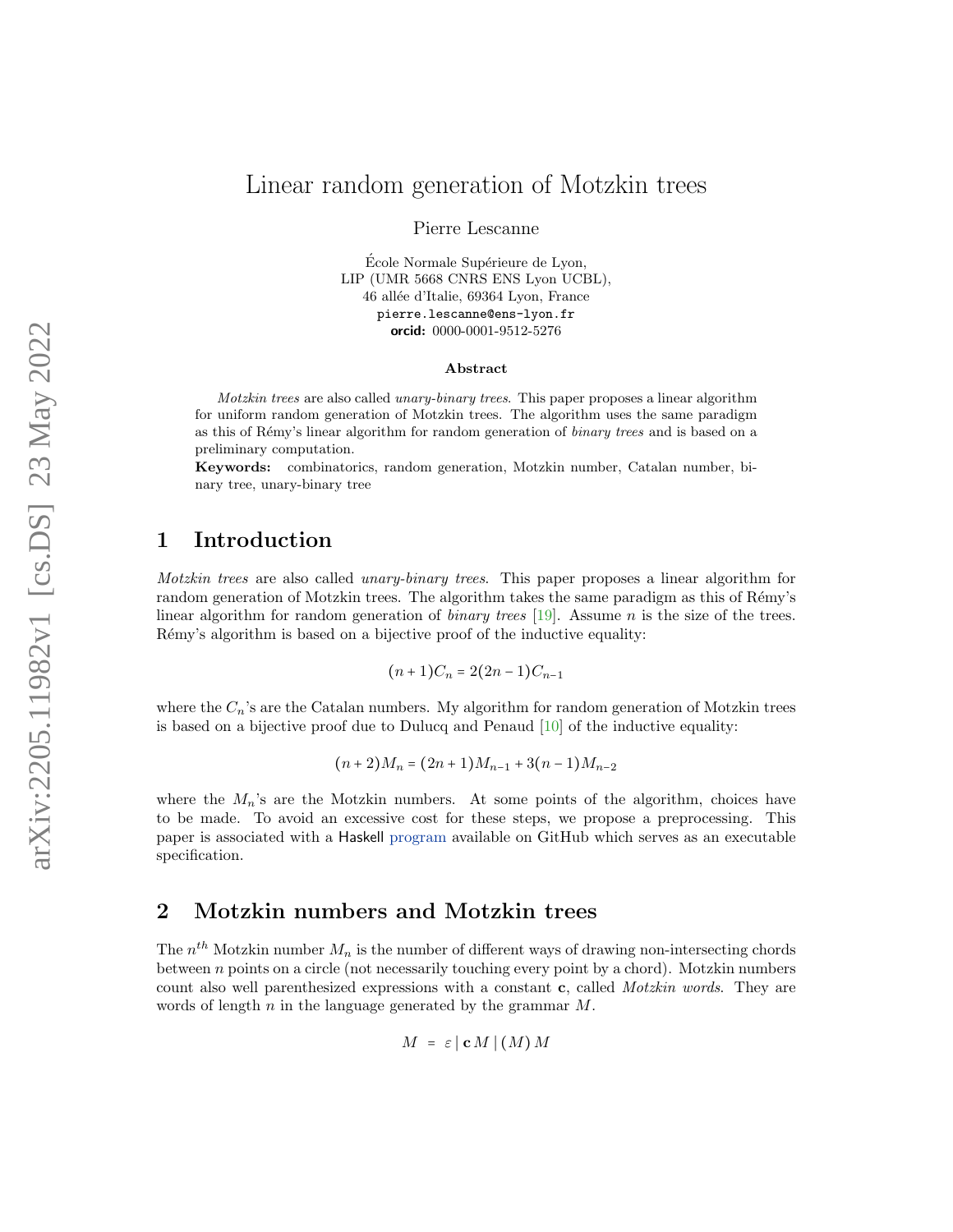

Figure 1: The 9 non-intersecting chords between 4 points on a circle

| cccc | $\operatorname{cc}(\mathcal{C})$ | c(c)       |
|------|----------------------------------|------------|
| c()c | (cc)                             | $\rm (c)c$ |
| ()cc | ( () )                           | ()()       |
|      |                                  |            |

Figure 2: The 9 parenthesized words with constant c.

The bijection between sets of non intersecting chords and well parenthesized words with constant c is as follows: first one numbers nodes on the circle counterclockwise, as follows:



A position at the beginning of a chord on the circle corresponds to an opening parenthesis. A position at the end of a chord on the circle corresponds to a closing parenthesis. A position which is neither of those corresponds to the constant **c**.

Motzkin numbers count also routes in the upper quadrant from  $(0, 0)$  to  $(0, 4)$  with move up, down and straight.

The bijection is as follows: an opening parenthesis corresponds to an  $up$ , a closing parenthesis corresponds to a down and the constant c corresponds to a straight.

Motzkin number  $M_n$  counts also the number in unary-binary planar trees with n edges, that are tree structures with nodes of arity one or two and with  $n$  edges. Let us call this number  $n$ of edges the size of the Motzkin tree. Notice that the number of nodes of a Motzkin tee of size n is  $n + 1$ , i.e., the size plus one. Figure [6](#page-6-0) gives the trees for  $n = 4$ . The bijection f from well parenthesized expressions with constant **c** to Motzkin trees is as follows. Its inverse  $f^{-1}$  is also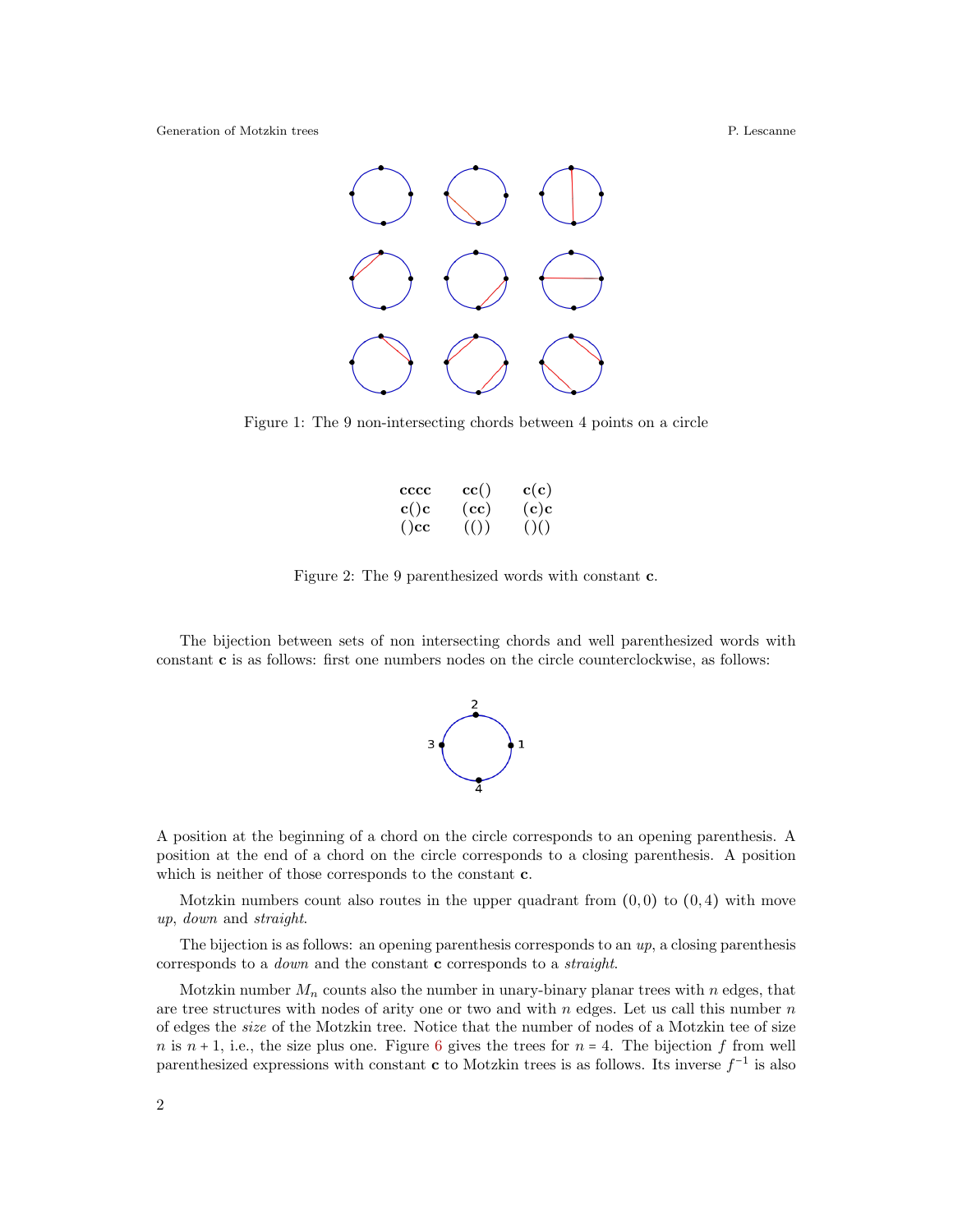

Figure 3: The 9 routes in the upper right quadrant from  $(0,0)$  to  $(0,4)$  with move up, down and straight

given.

$$
f[\varepsilon] = \begin{array}{ccl}\n & f^{-1}[\bullet] & = & \varepsilon \\
f[\mathbf{c} \ w] & = & f[w]\n\end{array}
$$
\n
$$
f[(w_1) \ w_2] = f[w_1] \qquad f[w_2]
$$
\n
$$
f[y_1] = \begin{array}{ccl}\n & f^{-1}[\bullet] \\
 & f^{-1}[\bullet] \\
 & f^{-1}[\bullet] \\
 & f^{-1}[\bullet] \\
 & & f^{-1}[\bullet] \\
 & & f^{-1}[\bullet] \\
 & & & f^{-1}[\bullet] \\
 & & & f^{-1}[\bullet] \\
 & & & & f^{-1}[\bullet] \\
 & & & & f^{-1}[\bullet] \\
 & & & & f^{-1}[\bullet]\n\end{array}
$$

⎣

t,

Motzkin numbers fulfill the equation:

$$
M_{n+1} = M_n + \sum_{i=0}^{n-1} M_i M_{n-1-i}
$$

## 3 Random binary trees

 $Rémv's algorithm$  [\[19\]](#page-15-0) for generation of random binary trees is linear. It is based on a constructive proof of the holonomic equation:

$$
(n+1)C_n = 2(2n-1)C_{n-1}
$$

where, roughly speaking, "holonomic" means that  $C_n$  is a linear combination of the  $C_i$ 's, for  $0 \leq i < n$  (see Flajolet and Sedgewick's book [\[11\]](#page-15-2), Appendix B.4). Here this holonomic equation is very peculiar since  $C_n$  is equal to  $C_{n-1}$  times a factor. We will see that this is not the case for Motzkin numbers. Rémy's algorithm is described by Knuth in [\[16\]](#page-15-3) § 7.2.1.6 (pp. 18-19) and works on *extended binary trees*, or just *binary trees* in which we distinguish *internal nodes* and external nodes or leaves. The idea of the algorithm is that a random binary tree can be built by iteratively and randomly drawing an internal node or a leaf in a random binary tree and inserting, between it and its father a new internal node and a new leaf either on the left or on the right (see Figure [4\)](#page-3-0). An insertion is also possible at the root. In this case, the new inserted node becomes the root. This is not a specific case in the algorithm as we will see. The root can be seen as the child of an hypothetical node

A binary tree of size n has  $n-1$  internal nodes and n leaves. We label binary trees with numbers between 0 and 2n−2 such that internal nodes are labeled with odd numbers and leaves are labeled with even numbers. Inserting a node in a binary tree of size  $n$  requires drawing randomly a number between 0 and  $4n - 3$ . This process can be optimized by representing a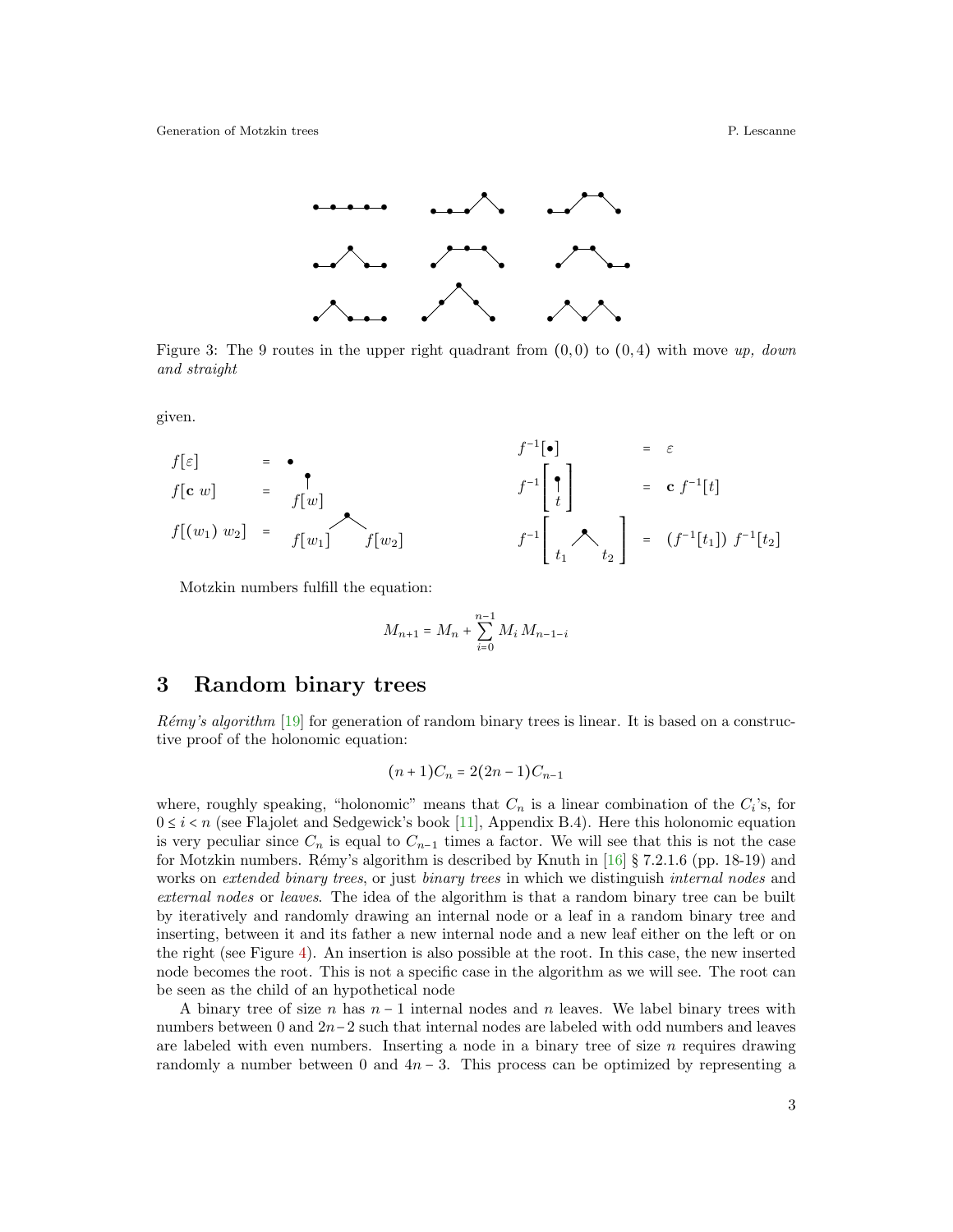

<span id="page-3-0"></span>Figure 4: Rémy's right insertion of a leaf

binary tree as a list (a vector in Haskell), an idea sketched by Rémy and described by Knuth. In this vector, even values are for internal nodes and odd values are for leaves. The root is located at index 0. The left child of an internal node with label  $2k+1$  is located at index  $2k+1$ and its right child is located at index  $2k + 2$ . Here is a vector representing a binary tree with 10 leaves and its drawing.



This tree was built by inserting the node 17 together with the leaf 18 in the following vector.

| indices |   | - |        | $\overline{\phantom{0}}$<br> |  | $\check{~}$ | ້   | C<br><b>.</b> |  |        | n | 16 |
|---------|---|---|--------|------------------------------|--|-------------|-----|---------------|--|--------|---|----|
| values  | ᅩ |   | ۔<br>h |                              |  |             | . . |               |  | -<br>ᅩ |   |    |

which codes the tree

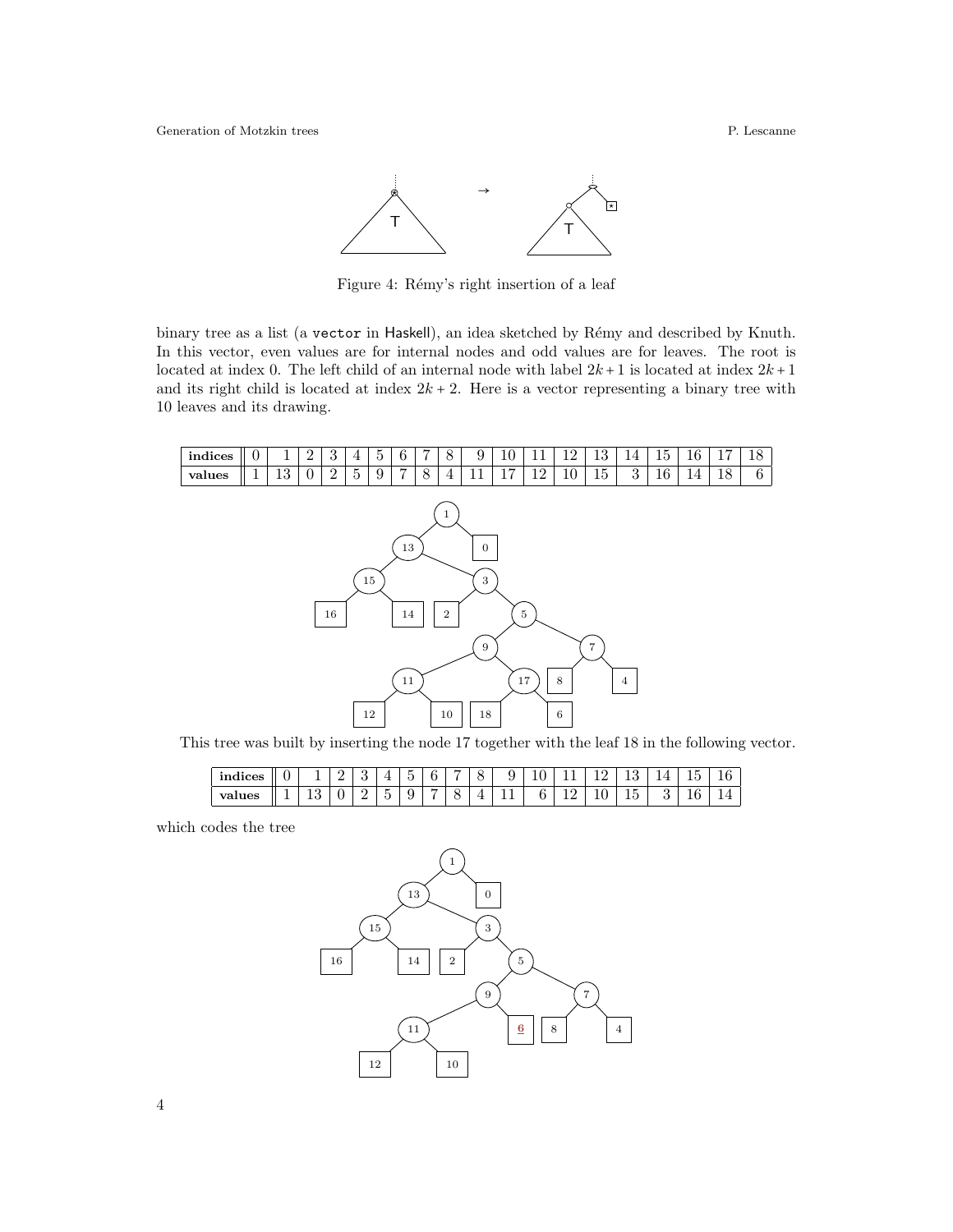This was done by drawing a node (internal node or leaf, here the node with label 6, right child of the node with label 9) and a direction (here right) and by inserting above this node a new internal node (labeled 17) and, below the new inserted internal node, a new leaf of the left (labeled 18). This double action (inserting the internal node and attaching the leaf) is done by choosing a number in the interval  $[0..33]$  (in general, in the interval  $[0..(4n-3)]$ ). Assume that in this case the random generator returns 21. 21 contains two pieces of information : its parity (a boolean) and floor of its half. Half of 21 is 10, which tells that the new node 17 must be inserted above the  $11^{th}$  node (in the vector) namely 6. Since 21 is odd, the rest of the tree (here reduced to the leaf 6) is inserted on the right (otherwise it would be inserted on the left). A new leaf 18 is inserted on the left (otherwise it would be inserted on the right).

Consider the same tree and suppose that the random value is 8. Half of 8 is 4. Hence the new internal node labeled by 17 is inserted above the node labeled by 5



and, since 8 is even, the rest of the tree is inserted on the left and a new leaf (labeled 18) is inserted on the right.



The algorithm (Figure [5\)](#page-5-0) works as follows. If  $n = 0$ , Rémy's algorithm returns the vector starting at 0 and filled with anything, since the whole algorithm works on the same vector with the same size. In general, say that, for  $n-1$ , Rémy's algorithm returns a vector v (vector is the concept used in Haskell for arrays that can be changed in place). One draws a random integer x between 0 and  $4n-3$ . Let k be half of x. In the vector v one replaces the  $k^{th}$  position with  $2n-1$  and one appends two elements, namely the  $k^{th}$  item of v followed by  $2n$  if x is even and 2n followed by the  $k^{th}$  item of v if x is odd.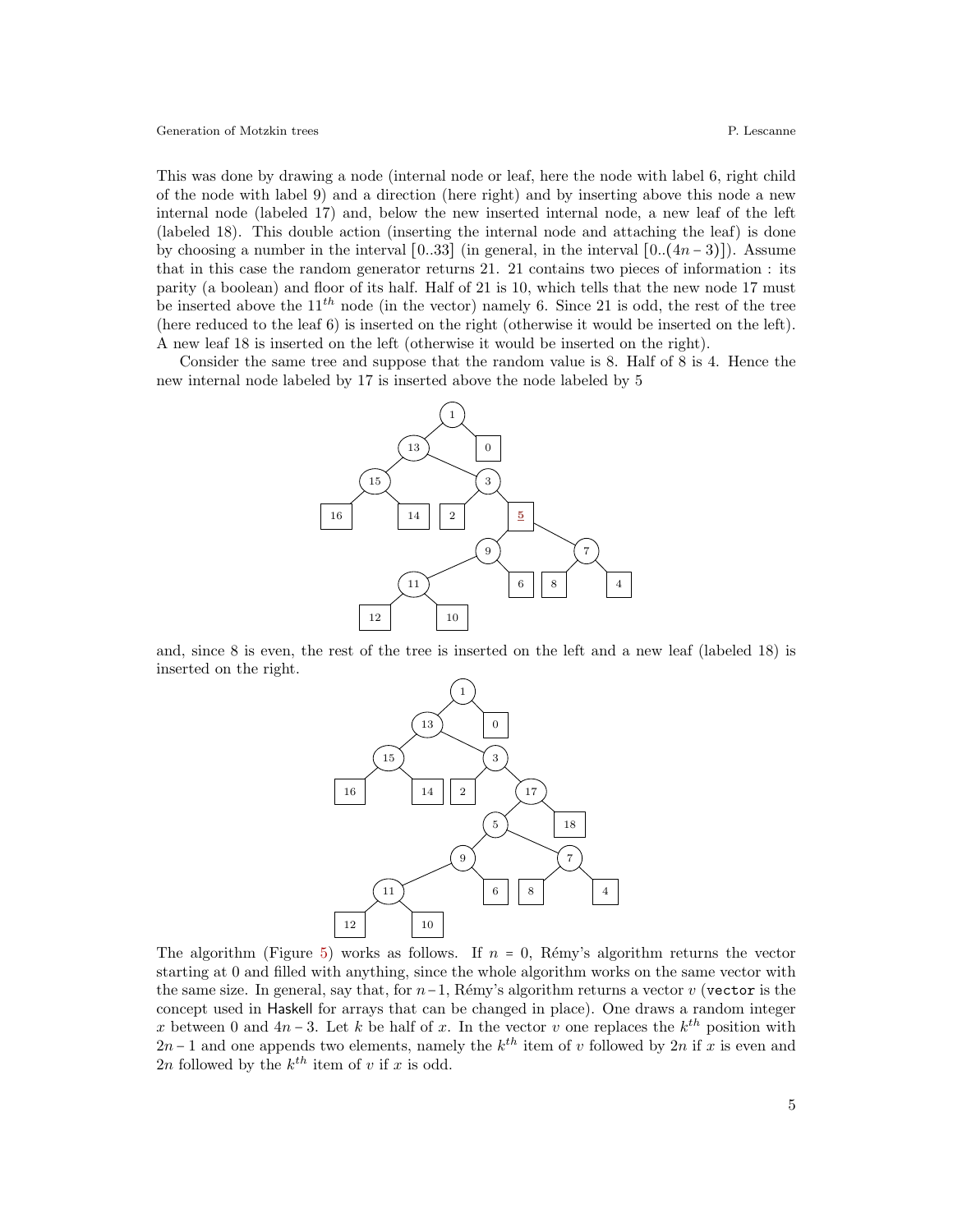The algorithm builds a uniformly random *decorated binary tree*, i.e., a binary tree with its leaves numbered  $0, 2,..., 2n$ . We notice that the construction of a tree with such labels is unique, the labels of the internal nodes are a consequence of the construction, hence are deduced from the labels of the leaves. If we ignore the leaves, we get a uniform distribution for the undecorated binary trees (i.e., with no labels on the leaves).

In the program, rands is a vector of random floating numbers between 0 and 1. The reader who wants to read a better typographic presentation of the program is invited to get the version on my [web page.](http://perso.ens-lyon.fr/pierre.lescanne/PUBLICATIONS/Motzkin_Rand_Gen.pdf)

```
1 rbt :: Vector Float −> Int −> Vector Int
2 rbt = 0 = \text{initialVector} // [(0,0)]3 rbt rands n =let x = floor ((rands!n) * fromIntegral (4*n-3))5 - -x is a random value between 0 and 4n-3 - -6 v = rbt rands (n−1)
        k = x 'div' 2
    in case even x of
      True -> v // [(k,2*n-1),(2*n-1,v!k),(2*n,2*n)]
10 False -> v // [(k,2*n-1),(2*n-1,2*n),(2*n,v!k)]
```
<span id="page-5-0"></span>Figure 5: Haskell program for Rémy's algorithm

## 4 Dulucq-Penaud bijection proof

Motzkin numbers fulfill also the holonomic equation [\[11\]](#page-15-2):

$$
(n+2)M_n = (2n+1)M_{n-1} + 3(n-1)M_{n-2}.
$$

Together with the equalities  $M_0 = 1$  and  $M_1 = 1$ , Motzkin numbers can be computed and form the sequence [A001006](https://oeis.org/A001006) in the online encyclopedia of integer sequences [\[15\]](#page-15-4). In this section, we present Dulucq and Penaud's proof of this equality [\[10\]](#page-15-1). This proof relies on the exhibition of a bijection between the objects counted by the left-hand side and those counted by the right-hand side. The first idea is to consider specific binary trees called *slanting binary trees* and divide those trees into 7 subclasses.

#### 4.1 Slanting binary trees

Following Dulucq and Penaud, I represent *Motzkin trees* as specific *binary trees* in which leaves  $\Box$ are added. In such binary trees, only the three first configurations below are allowed and the rightmost one is not



The first configuration corresponds to a binary node, the second configuration corresponds to a unary node and the third configuration corresponds to an end node in the classical presentation (for instance in Figure  $6$ ). I call such trees *slanting trees*.

Figure [6](#page-6-0) shows the 9 Motzkin trees with 4 edges and their corresponding slanting trees. Let us label each node of a slanting tree with a number between 1 and  $2m + 1$ , where m is the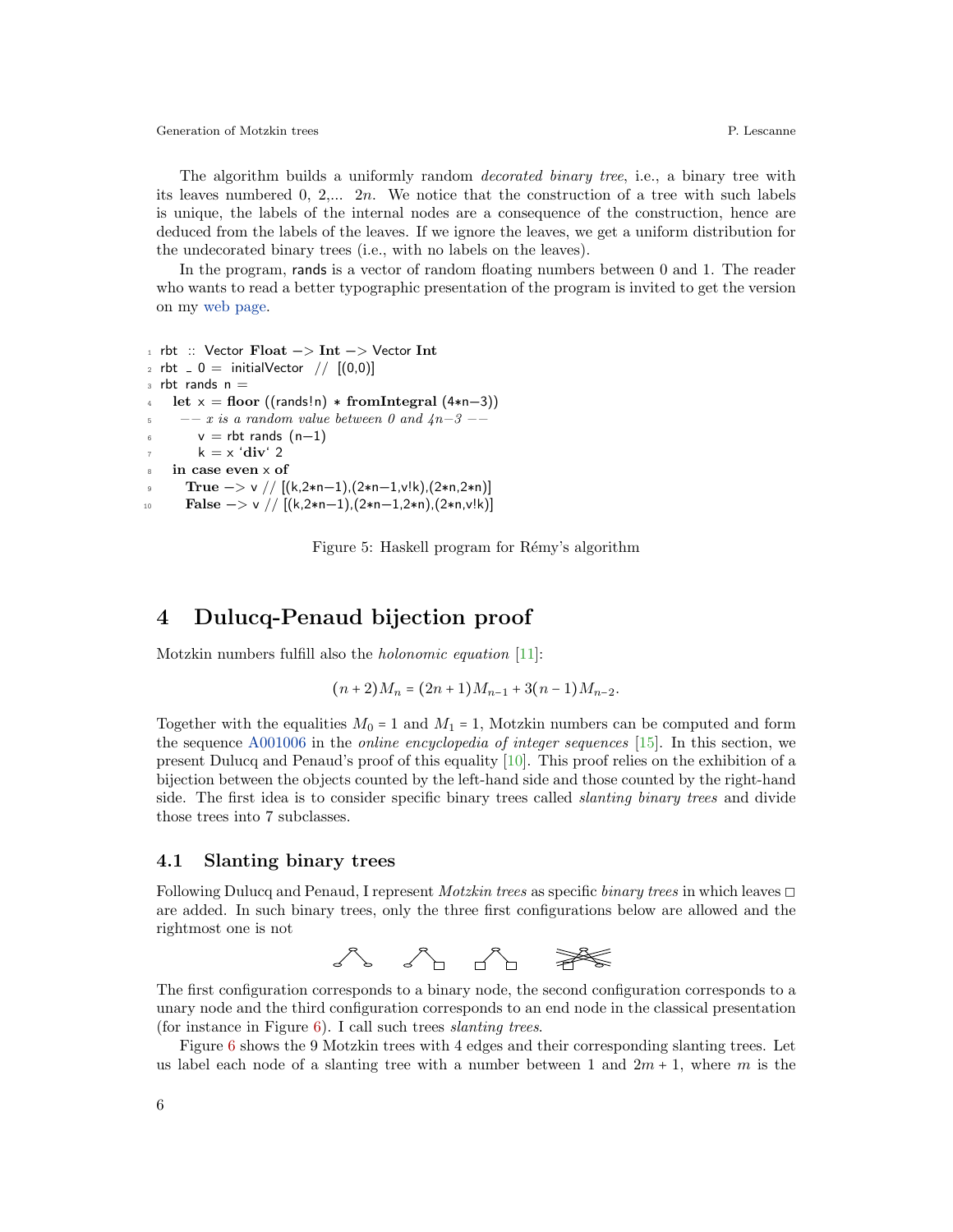

<span id="page-6-0"></span>Figure 6: 9 Motzkin trees with 4 edges and their slanting trees

number of internal nodes of the slanting tree. Let us call such a labeled tree a labeled slanting tree. Now consider labeled slanting trees with one marked leaf. Let us call it a leaf-marked slanting tree. Below there is a labeled slanting tree of size 4 and a leaf-marked labeled slanting tree, where the mark is on the leaf labeled 8.



 $[3, 0, 2, 5, 4, 7, 1, 6, 8]$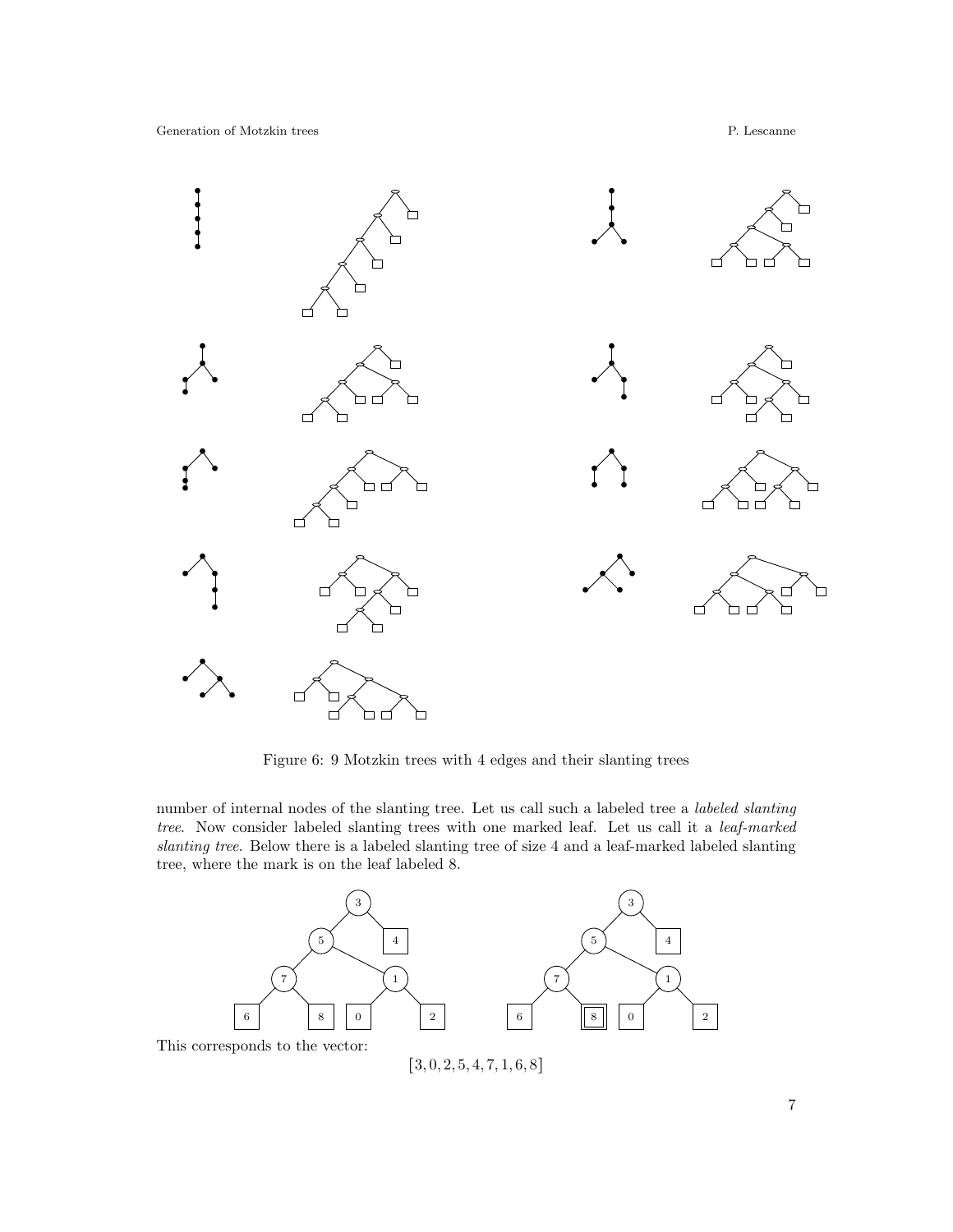How nodes and leaves are labeled by numbers will be explained below and is essentially similar to binary trees. Just notice that *internal nodes* have odd labels and *leaves* have even labels. From now on, let us forget the labels, but let us mark one of the leaves. In such trees with a marked leaf, we can distinguish 7 general patterns of subtrees containing the marked leaf (Figure [7](#page-7-0) first column). The marked leaf is denoted by a star in a square, namely  $\mathbb{E}$ . In the first group of 4 there are the patterns where the marked leaf is a right child and in the second group of 3, there are the patterns where the marked leaf is a left child, hence, due to the constraints on slanting trees, the other child (a right child) is also a leaf.



<span id="page-7-0"></span>Figure 7: The 7 patterns of leaf-marked slanting trees

Let us call *node-marked* a slanting tree in which one internal node is marked. Let us call marked tree, a slanting tree in which either a leaf or an internal node is marked. Recall Rémy's algorithm which consists in inserting, at the marked place (internal node or leaf), a leaf in a marked tree (see Figure [4\)](#page-3-0). After the insertion the formerly marked node becomes unmarked and the inserted leaf becomes marked. Here, since we are interested in Motzkin trees, we insert a leaf on the right, above the marked node in the marked slanting tree and like in Rémy's algorithm, a leaf insertion on a marked tree is performed, but unlike  $Rémy's algorithm$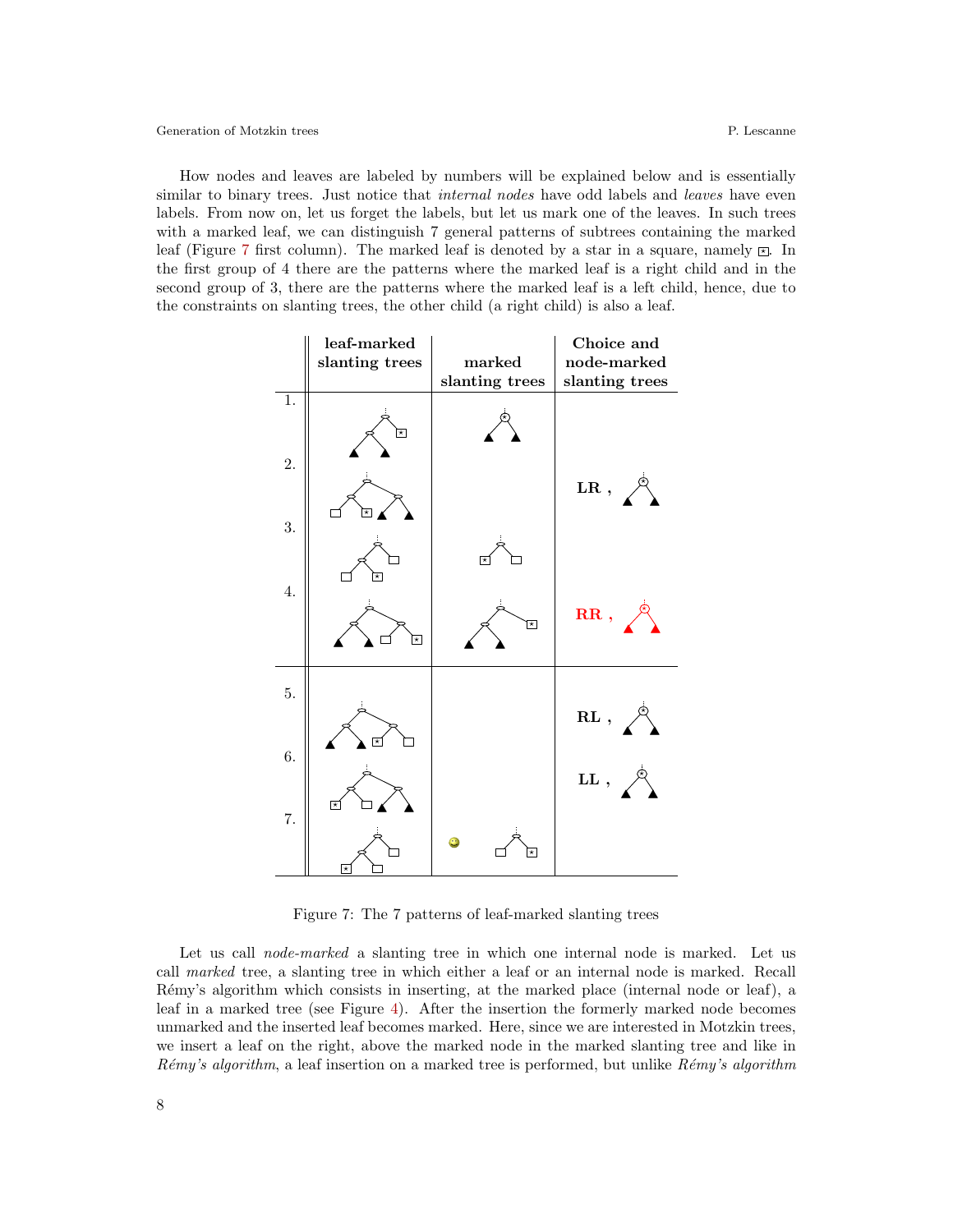the insertion is performed only on the right and a leaf-marked slanting tree is produced. This corresponds to what is done to *pattern1*, pattern3 and pattern $\mu$  in the middle column of Figure [7.](#page-7-0) But as we will see for the other patterns, there are other ways to increase a slanting tree when it does not correspond to one of these three patterns.

### 4.2 How many leaves in a Motzkin tree?

The slanting tree associated with a Motzkin tree of size n (number of its edges) has  $n+2$  leaves. This can be shown by induction.

- **Basic case:** If the Motzkin tree is  $\bullet$ , its size is 0 and its associated slanting tree  $\uparrow$  has 2 leaves.
- **Adding a unary node:** Assume we add a unary node above a Motzkin tree t of size n, this yields a Motzkin tree  $t'$  of size  $n+1$ . The slanting tree associated with  $t'$  has  $n+2$  leaves (the number of the leave of the slanting tree  $u$  associated with  $t$ ) plus a new one added, then all together  $n + 3$ .

$$
\begin{array}{ccc}\nt & \to & \uparrow\\
u & \to & u & \uparrow\\
\end{array}
$$

**Adding a binary node:** Assume we add a binary node above two Motzkin trees  $t_1$  and  $t_2$ of size  $n_1$  and  $n_2$ , this yields a Motzkin tree t' of size  $n_1 + n_2 + 2$ . The slanting trees associated with  $t_1 \uparrow t_2$  have  $n_1 + n_1 + 4$  leaves.

## 5 The bijection

What makes the random generation of Motzkin trees trickier than Rémy's algorithm is the structure of the holonomic equation:

$$
(n+2)M_n = (2n+1)M_{n-1} + 3(n-1)M_{n-2}
$$

when compared to the equation:

$$
(n+1)C_n = 2(2n-1)C_{n-1}
$$

First, if we use a construction based on that equation, a Motzkin tree of size n can be built from a Motzkin tree of size  $n-1$  or from a Motzkin tree of size  $n-2$ . Thus there are at least two cases to consider. Actually 6 cases as we will see. Notice that  $M_n$  counts both the number of Motzkin trees of size n and the slanting trees with  $n + 2$  leaves.

#### Interpreting the holonomic equation

We conclude that  $(n+2)M_n$  counts the number of *leaf-marked* slanting trees of size n, that  $(2n+1)M_{n-1}$  counts the number of marked slanting trees of size n – 1 and that  $(n-1)M_{n-2}$ counts the number of *node-marked* slanting trees of size  $n-2$ . Therefore looking at the equation, we see that we should be able to build a leaf-marked slanting tree of size  $n$  from either a marked slanting tree of size  $n-1$  or from a pair made of an item which can take one of three values and of a *node-marked* slanting tree of size  $n-2$ . Let us see how Dulucq and Penaud propose to proceed.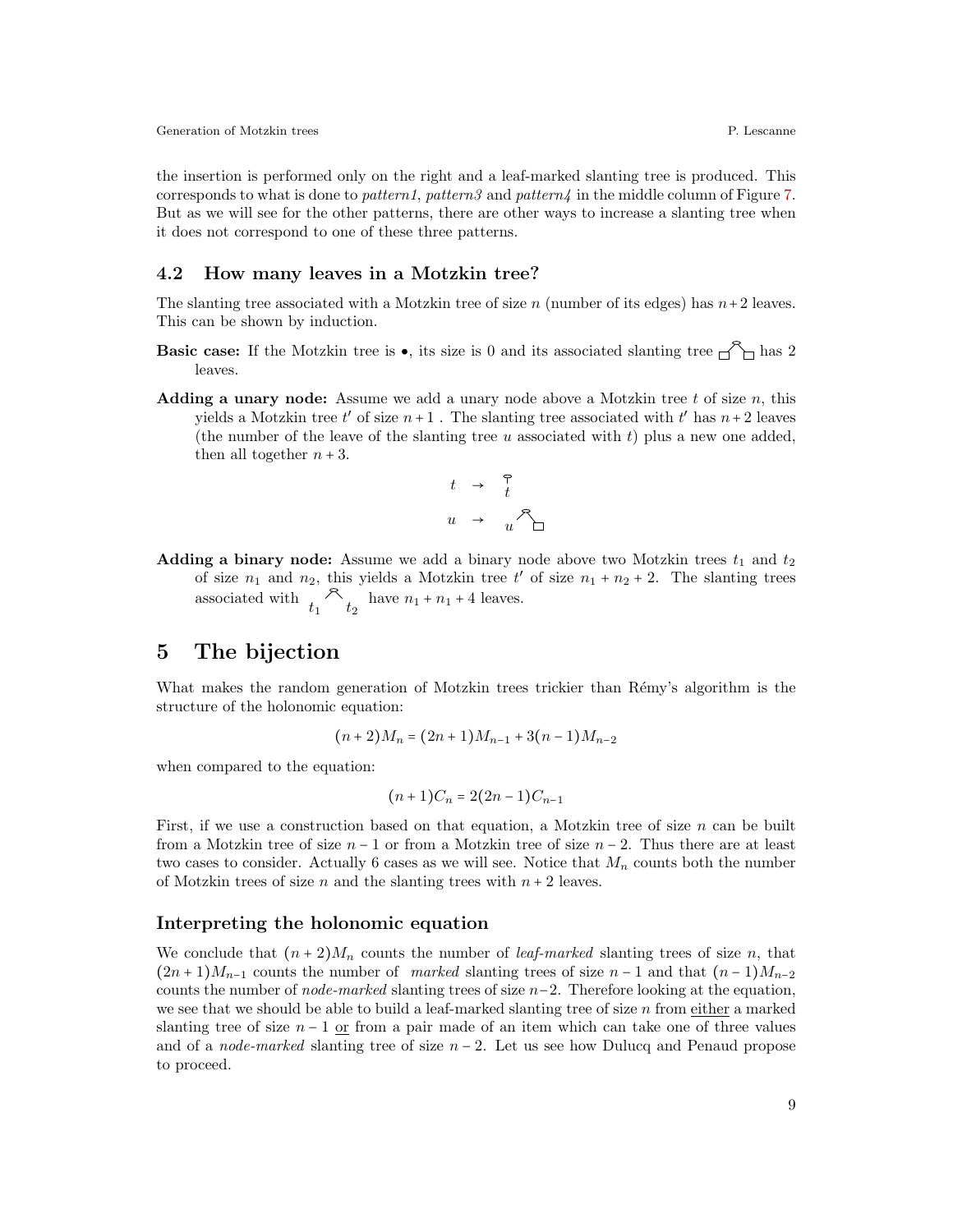

<span id="page-9-0"></span>Figure 8: Contribution of marked slanting tree of size  $n-1$ .  $\bullet$  for pattern7 marks a specific case explained in Section The lower part

#### A taxonomy of leaf-marked slanting trees

Leaf-marked slanting trees can be sorted according to the position of their mark. This is done in the first column of Figure [7.](#page-7-0) This column has two parts.

#### The upper part

In the upper part, we have four patterns in which the marked leaf is a right child. Let us call them pattern1, pattern2, pattern3 and pattern4. Three of them pattern1, pattern3 and pattern4 are obtained by Rémy's right insertion of a leaf (Figure [4\)](#page-3-0) in a marked slanting tree. The other pattern2 (Figure [9\)](#page-10-0) is not. Indeed if the marked leaf is removed, the tree that is obtained has a leaf on the left and a node on the right, which is forbidden. This pattern will be obtained another way.

#### The lower part

In the lower part, there are three patterns which correspond to the case where the marked leaf is a left child, hence the sister of a leaf (Figure [9\)](#page-10-0); pattern? cannot be obtained by a right insertion of a leaf (Figure [4\)](#page-3-0), this is why we mark it by  $\bullet$ . But Dulucq and Penaud noticed that pattern  $\bigcap_{i=1}^{\infty}$  among marked slanting trees is not taken into consideration. Thus they propose to associate this pattern  $\bigcap_{\Box}$  with pattern 7, as shown in Figure [7.](#page-7-0)

### The bijection by cases

Case  $(2n+1)M_{n-1}$ 

The previously explained contribution to leaf-marked slanting trees of size  $n$  from marked slanting tree of size  $n - 1$  is summarized in Figure [8.](#page-9-0) All the patterns of marked slanting trees are taken into account.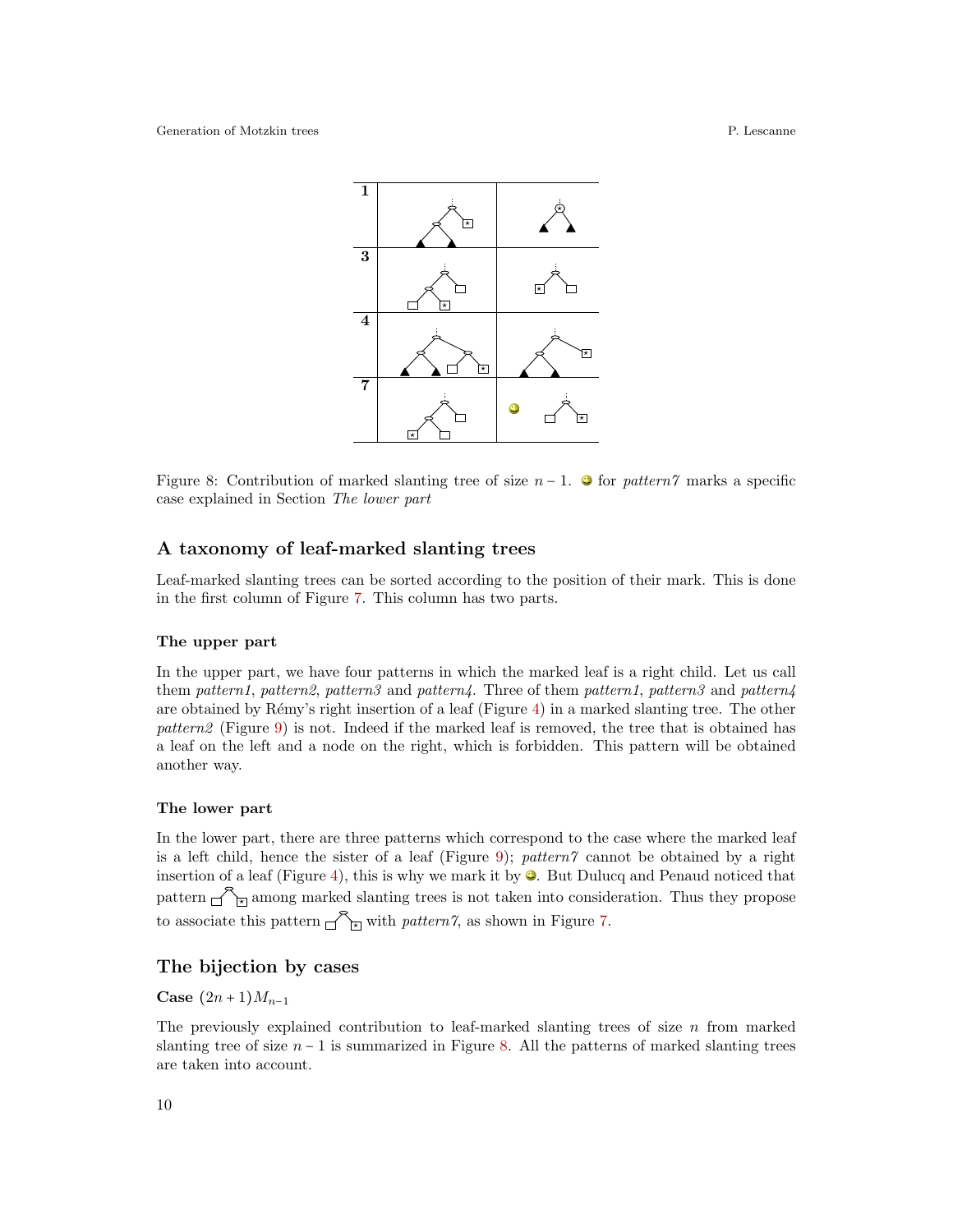Case  $3(n-1)M_{n-2}$ 

Let us now look at the three remaining patterns: *patterns*, *patterns* and *patterns*; forming the lines of Figure [9.](#page-10-0) Those three patterns have the same model, namely an internal node with two children, one is an internal node and the other one is an internal node whose children are two leaves, one of which is marked, the other is not. Depending on the position of the marked leaf, we distinguish three cases.

- LL corresponds to the case where the marked node is on the left of the top node and on the left of its father node.
- LR corresponds to the case where the marked node is on the left of the top node and on the right of its father node.
- RL corresponds to the case where the marked node is on the right of the top node and on the left of its father node.

One notices that there is no case  $\mathbf{RR}$ , because this would correspond to *pattern4* considered in the previous section. As a matter of fact, the three cases LL, LR and RL correspond to the multiplicative factor 3 in the holonomic equation.



<span id="page-10-0"></span>Figure 9: Contribution of node-marked slanting tree of size  $n-2$ 

#### Forgetting the marks on leaves

As Rémy noticed for binary trees, since we generate the leaf-marked slanting trees of size  $n$ uniformly, we also get a uniform distribution of slanting trees of size  $n$ . Thus we can forget the marks, which we do in the concrete algorithm.

# 6 A concrete algorithm for random generation of Motzkin trees

The Haskell program of Figure [10](#page-12-0) can be considered as abstract enough to present the algorithm for random generation of Motzkin trees. Thus, in what follows, I make basically no distinction between the algorithm and the program and I consider the Haskell program as a executable specification.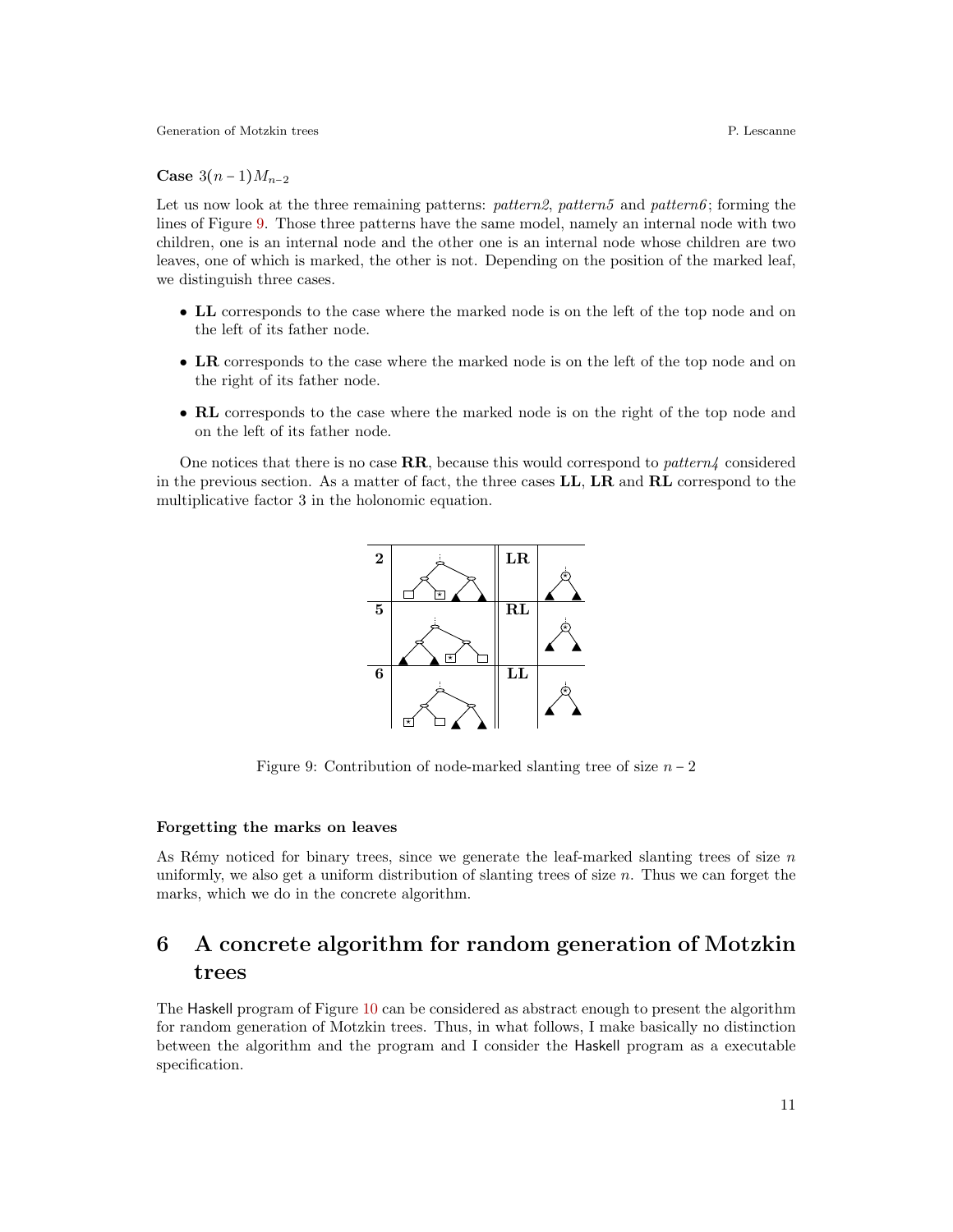Assume that there is a function motzkin that returns the  $n^{th}$  Motzkin number. Like for R´emy's algorithm, one represents a labeled slanting tree by a vector. In this vector, odd labels are for internal nodes and even labels are for leaves. Notice that the algorithm preserves two properties:

- 1. the vector codes a slanting tree,
- 2. the vector of a Motzkin tree of size n has a length  $2n + 3$ .

In order to choose which case to consider, namely  $(2n+1)M_{n-1}$  (case1) or  $3(n-1)M_{n-2}$ (case2), the algorithm rMt requires a random value between 0 and  $(n+2)M_n$  which we call r. If r is less than or equal to  $(2n+1)M_{n-1}$ , we are in case1, else we are in case2. Said otherwise, given a random value c between 0 and 1 if  $c \leq \frac{(2n+1)Mn-1}{(n+2)M_n}$  $\frac{(n+1)Mn-1}{(n+2)Mn}$  we choose case1, if not we choose case2.

- case1: one draws at random a leaf or an internal node in a slanting tree of size  $n-1$ . This means choosing at random an index k in the vector v. We get *pattern*? if three conditions are fulfilled.
	- 1. The marked item, should be a right child. This means that  $k$  is even, since the left child of a node of index  $2p + 1$  is  $2p + 1$  and the right child of this node is  $2p + 2$ .
	- 2. The marked item is a leaf. This means that  $v[k]$  is even, since leaves have even labels. Notice that Haskell uses the notation  $v\mathbb{R}$  for our mathematical notation  $v[k]$ .
	- 3. The sister item of the marked item is a leaf (a left child by the way). This means that  $v[k-1]$  is even.

In this case (k is even,  $v[k]$  is even and  $v[k-1]$  is even) one inserts a node and a leaf as shown by Figure [8,](#page-9-0) which corresponds in the code to:

 $v$  //  $[(k-1,2*n+1),(2*n+1,v!(k-1)),(2*n+2,2*n+2)]$ 

In Haskell, the operator // updates vectors at once, it is called a bulk update.  $(2*n+1, v!(k-1))$ means that the left child is a new node, at index  $2 \times n + 1$ , which points to the former value of  $v!(k-1)$ . The right child is a new leaf.

The other cases (pattern1, pattern3, pattern4) correspond to cases when one of k,  $v[k]$  or  $v[k-1]$  is odd. The update is then

v // [(k,2\*n+1),(2\*n+1,v!k),(2\*n+2,2\*n+2)]

which corresponds to the first lines of Figure [8.](#page-9-0)

• case2: In this case we consider a random node-marked slanting trees of size  $n-2$  and a random values among LR, RL, LL. For that we draw a number r between 0 and  $3n-6$ , from which  $r \div 3$  gives a random number between 0 and  $n-2$  (a random node) and r mode 3 yields a random number among  $0, 1$  and  $2$ . We notice that  $LR$  and  $LL$  correspond to the same transformation, while RL corresponds to another transformation. In each case one adds four nodes, with labels  $2n-1$ ,  $2n$ ,  $2n+1$  and  $2n+2$ . Thus,

```
v // [(2*k+1,2*n-1),(2*k+2,2*n+1),(2*n-1,2*n),(2*n,2*n+2),
                                    (2*n+1, v! (2*k+1)), (2*n+2, v! (2*k+2))]
```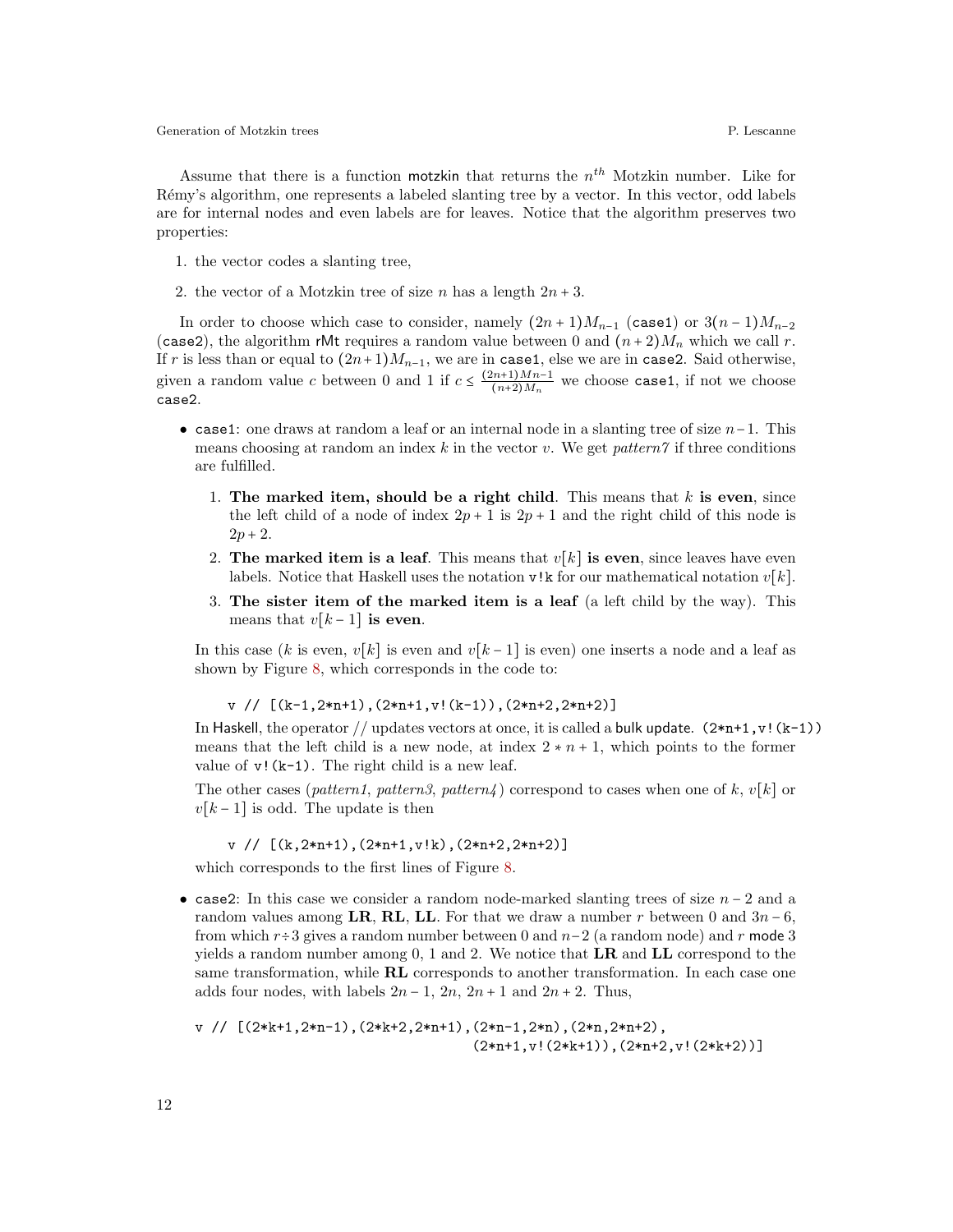is the transformation for LR and LL and

v // [(2\*k+1,2\*n-1),(2\*k+2,2\*n+1),(2\*n-1,v!(2\*k+1)),(2\*n,v!(2\*k+2)),  $(2*n+1,2*n)$ ,  $(2*n+2,2*n+2)$ ]

corresponds to RL. We let the reader check that the code corresponds to the pictures of Figure [9.](#page-10-0)

```
1 rMt :: Vector Float −> Int −> Vector Int
2 rMt = 0 = \text{initialVector} // [(0,1),(1,0),(2,2)]3 rMt -1 = \text{initialVector} \left| \begin{array}{cc} (0,1),(1,3),(2,0),(3,2),(4,4) \end{array} \right|4 rMt rands n = -- (rands!n) a Float between 0 and 1
5 let floatToInteger x n = floor (x * (fromIntegral n))
6 r = floatToInteger (rands!(3*n)) ((fromIntegral (n+2))*(motzkin n))
\tau in case r < = (fromIntegral (2∗n+1)) \ast (motzkin (n-1)) of
               8 True −> case1 rands n
9 False −> case2 rands n
10 False −> case2 rands n
11
12 –– (even k) means that the marked item is a right child
13 –– (even (v!k)) means that its label is even, hence it is a leaf
14 –− (even (v!(k-1))) means that the label of its left sister is even,
hence it is a leaf_{16} −− Therefore {(even k) && (even (v!k) && (even (v!(k-1))} is configuration 7
17 case1 :: Vector Float −> Int −> Vector Int
18 case1 = 0 = \text{initialVector}19 case1 \Box 1 = initialVector \Box - 0, 1 are never invoqued and are irrelevant
20 case1 rands n =21 let k = floor ((rands!(3*n+1)) * (fromIntegral (2*n)))
22 v = rMt rands (n-1)23 in case odd k \parallel odd (v!k) \parallel odd (v!(k-1)) of
True \rightarrow v \frac{\int (k,2*n+1),(2*n+1,v!k),(2*n+2,2*n+2)}{k+1}False \rightarrow v \text{ // } [(k-1,2*n+1),(2*n+1,v!(k-1)),(2*n+2,2*n+2)]26
27 case2 :: Vector Float −> Int −> Vector Int
28 \text{ case} 2 = 0 = \text{initialVector}29 case2 \Box 1 = initialVector \Box - 0, 1 are never invoqued and are irrelevant
30 \text{ case2 } rands n =31 let r = floor ((rands!(3*n+2)) * (fromIntegral (3*n-6)))
s_2 k = r 'div' 3
33 c = r'rem' 3
34 v = rMt rands (n–2)
35 in case c < 2 of
36 True -> v // [(2*k+1,2*n-1),(2*k+2,2*n+1),(2*n-1,2*n),
37 (2*n,2*n+2),(2*n+1,v!(2*k+1)),(2*n+2,v!(2*k+2))]38 False -> v // [(2*k+1,2*n-1),(2*k+2,2*n+1),(2*n-1,v!(2*k+1)),(2*n,v!(2*k+2)),(2*n+1,2*n),(2*n+2,2*n+2)]
```
<span id="page-12-0"></span>Figure 10: Haskell program for random generation of Motzkin trees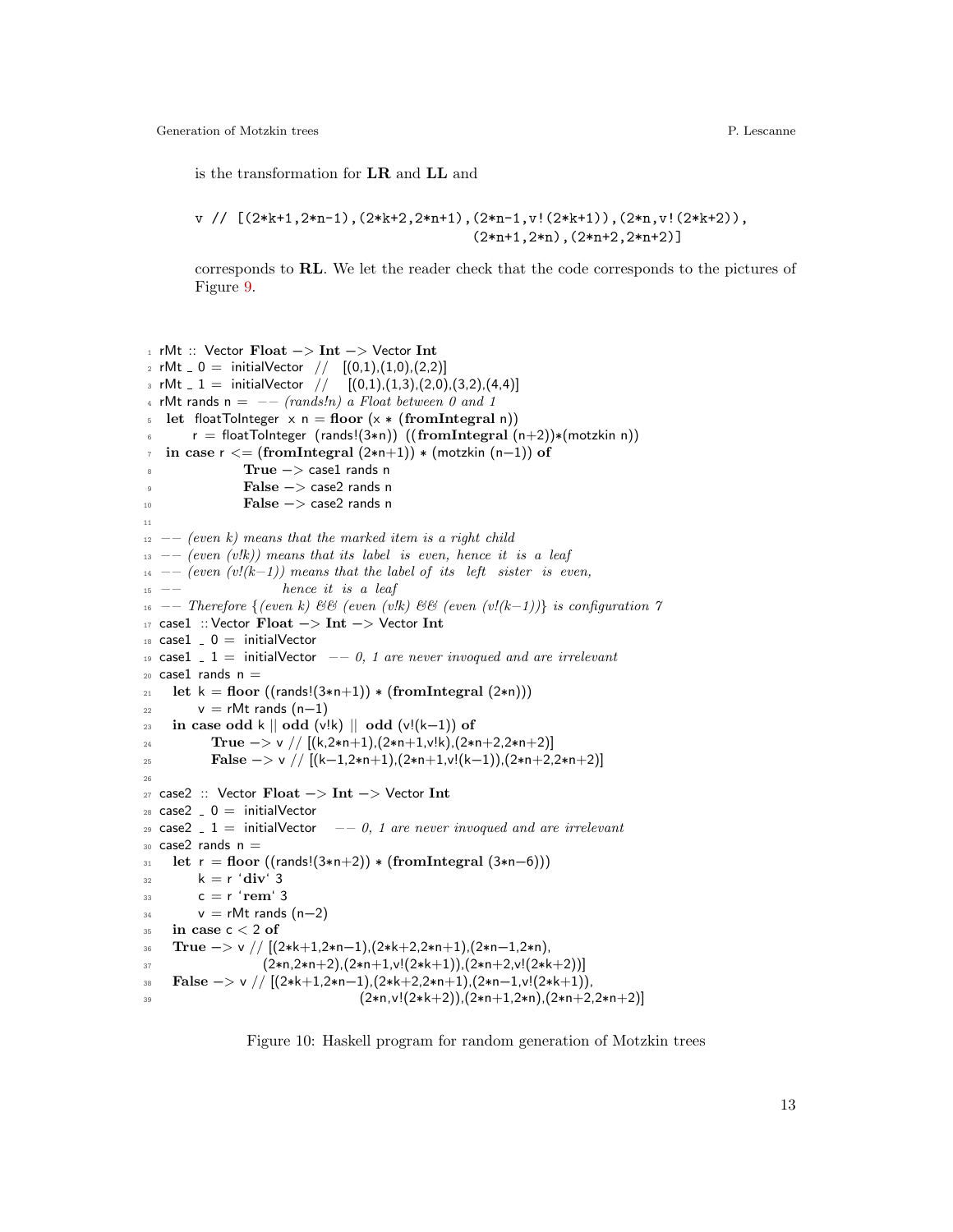# 7 Linear algorithm

In the above algorithm, choosing between case1 and case2 requires computing  $M_n$  and  $M_{n-1}$ , numbers of order  $3^n$ . Since for each instance of the algorithm, one uses the same values  $(2n+1)M_{n-1}/(n+2)M_n$ , these values can be precomputed once for all and stored in a vector, hence making the algorithm linear.

## Arithmetic complexity

In arithmetic complexity, in which operation +,  $-$ ,  $*$  and  $/$  take time  $O(1)$ , the table can be precomputed in time  $O(n)$ . Therefore the full algorithm is linear.

## Bit complexity

In bit complexity, the precomputation takes time  $O(n^2)$  and then the algorithm itself is linear.

#### Results

I precomputed the values, using SAGE [\[7\]](#page-15-5), until  $n = 100000$  and the HASKELL program (Figure [12\)](#page-13-0) produces random Motzkin trees in times given by the arrays of Figure [11.](#page-13-1)

| size | time | size | time  |  | time<br>size | size | time |        |      |
|------|------|------|-------|--|--------------|------|------|--------|------|
| 1000 | 1.4s | 6000 | 8.5s  |  | 10000        | 15s  |      | 60000  | 101s |
| 2000 | 3.1s | 7000 | 10.8s |  | 20 000       | 32s  |      | 70 000 | 131s |
| 3000 | 5.3s | 8000 | 13.0s |  | 30000        | 54s  |      | 80000  | 160s |
| 4000 | 6.6s | 9000 | 12.7s |  | 40 000       | 74s  |      | 90 000 | 172s |
| 5000 | 8.4s |      |       |  | 50000        | 85s  |      | 100000 | 179s |

<span id="page-13-1"></span>Figure 11: Benchmarks

```
1 rMtFast :: Vector Double −> Int −> Vector Int
2 rMtFast = 0 = \text{initialVector} // [(0,1),(1,0),(2,2)]3 rMtFast 1 = \text{initialVector} // [(0,1),(1,3),(2,0),(3,2),(4,4)]4 rMtFast rands n = -- (rands!n) a Float between 0 and 1
5 case ratioM!n \leq rands!n of
          True -> case1Fast rands n
          7 False −> case2Fast rands n
```
<span id="page-13-0"></span>Figure 12: A program with processing (vector ratioM)

# 8 Related Works

Our work was inspired by Jean-Luc R´emy's algorithm [\[19\]](#page-15-0). Laurent Alonso [\[1\]](#page-14-0) proposed an algorithm for generating uniformly Motzkin trees. His method consists in generating the number k of binary nodes with the correct probability law; he uses then standard techniques to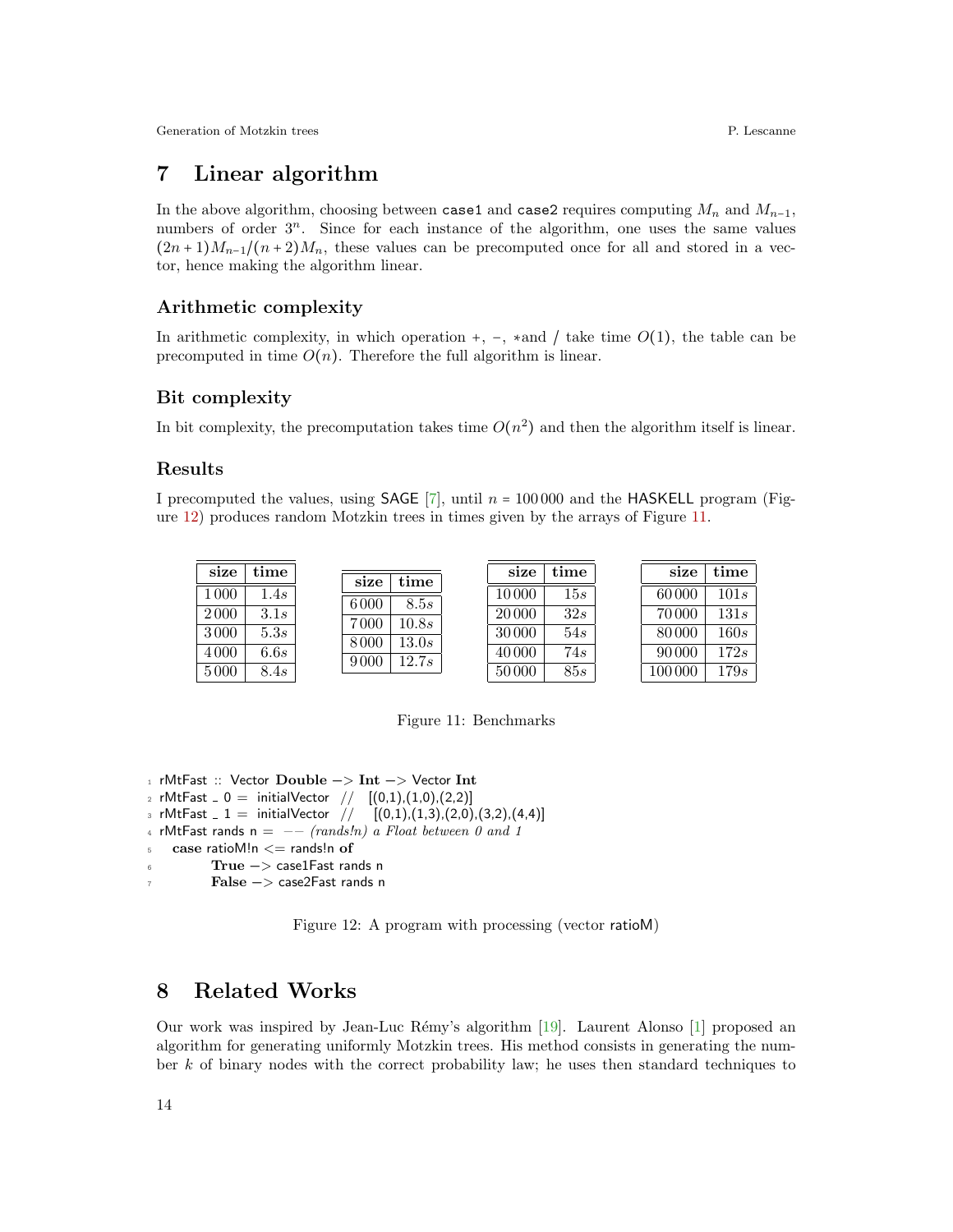generate a unary-binary tree with k binary nodes among n nodes. The number of trees with  $k$ binary nodes is over-approximated by values that follow a binomial distribution: choosing  $k$  is therefore done using random generations for a binomial law and rejections. Therefore his algorithm is linear on the average, with possible but rare long sequences of rejection. Dominique Gouyou-Beauchamps and Cyril Nicaud [\[14\]](#page-15-6) propose a random generation for color Motzkin trees which is linear on the average and Srečko Brlek et al. [\[5\]](#page-15-7) propose an extension of Alonso's algorithm to generalized versions of Motzkin trees.

Axel Bacher, Olivier Bodini and Alice Jacquot [\[2\]](#page-14-1) propose an algorithm with similar ideas. Especially their Figure 2 shares similarity with our Figure [9.](#page-10-0) There "operations"  $G_3$ ,  $G_4$  and  $G_5$  are connected with our cases **RL**, LR and LL respectively.  $\oslash$  corresponds to  $\bigcap$ <sub>E</sub> and  $\circ$  corresponds to  $\circ$  . However the algorithm they propose has a linear expected complexity, like Alonso's. Let us also mention generic Boltzmann's samplers with exact-size which apply among others to Motzkin trees  $[4, 17]$  $[4, 17]$  $[4, 17]$  and generic algorithms  $[8, 18]$  $[8, 18]$  $[8, 18]$  with linear expected complexity.

Denise and Zimmermann [\[6\]](#page-15-12) discuss what can be done on floating-point arithmetic when generating random structures. The authors focus on decomposable labeled structures [\[12\]](#page-15-13) and address the problem of choice, with a specific section on Motzkin trees and a non linear algorithm.

#### Acknowledgments

I thank Maciej Bendkowski, Eric Fusy, Alain Giorgetti and Jean-Luc R´emy for interesting ´ discussions and suggestions.

## 9 Conclusion

Generating Motzkin trees has many potential applications [\[9,](#page-15-14) [3\]](#page-14-2). Moreover my algorithm has a simple code and is linear. Among the possible extensions of my method which could be explored, there is the generation of extended versions of Motzkin structures like Motzkin trees with colored leaves [\[14\]](#page-15-6) or Motzkin paths with k long straights [\[5\]](#page-15-7).  $k = 1$  corresponds to Motzkin paths and  $k = 2$  to Schröder paths. I am currently working on a linear algorithm for random generation of Schröder paths or trees, since Dominique Foata and Doron Zeilberger [\[13\]](#page-15-15) proposed a constructive proof of the holonomic equation for Schr¨oder numbers, which inspired Dulucq and Penaud.

On another hand, Bracucci et al. [\[3\]](#page-14-2) study a family of sets of permutations:  $M_1, M_2, ...$  $\mathcal{M}_{\infty}$ , in which  $\mathcal{M}_1$  is for Motzkin permutations (that are Motzkin trees up to a bijection) and  $\mathcal{M}_{\infty}$  is for Catalan permutations (that are binary trees up to a bijection) an interpolation of our method seems doable.

## References

- <span id="page-14-0"></span>[1] Laurent Alonso. Uniform generation of a Motzkin word. Theor. Comput. Sci., 134(2):529–536, 1994.
- <span id="page-14-1"></span>[2] Axel Bacher, Olivier Bodini, and Alice Jacquot. Efficient random sampling of binary and unarybinary trees via holonomic equations. CoRR, abs/1401.1140, 2014.
- <span id="page-14-2"></span>[3] Elena Barcucci, Alberto Del Lungo, Elisa Pergola, and Renzo Pinzani. From Motzkin to Catalan permutations. Discret. Math., 217(1-3):33–49, 2000. [doi:10.1016/S0012-365X\(99\)00254-X](https://doi.org/10.1016/S0012-365X(99)00254-X).